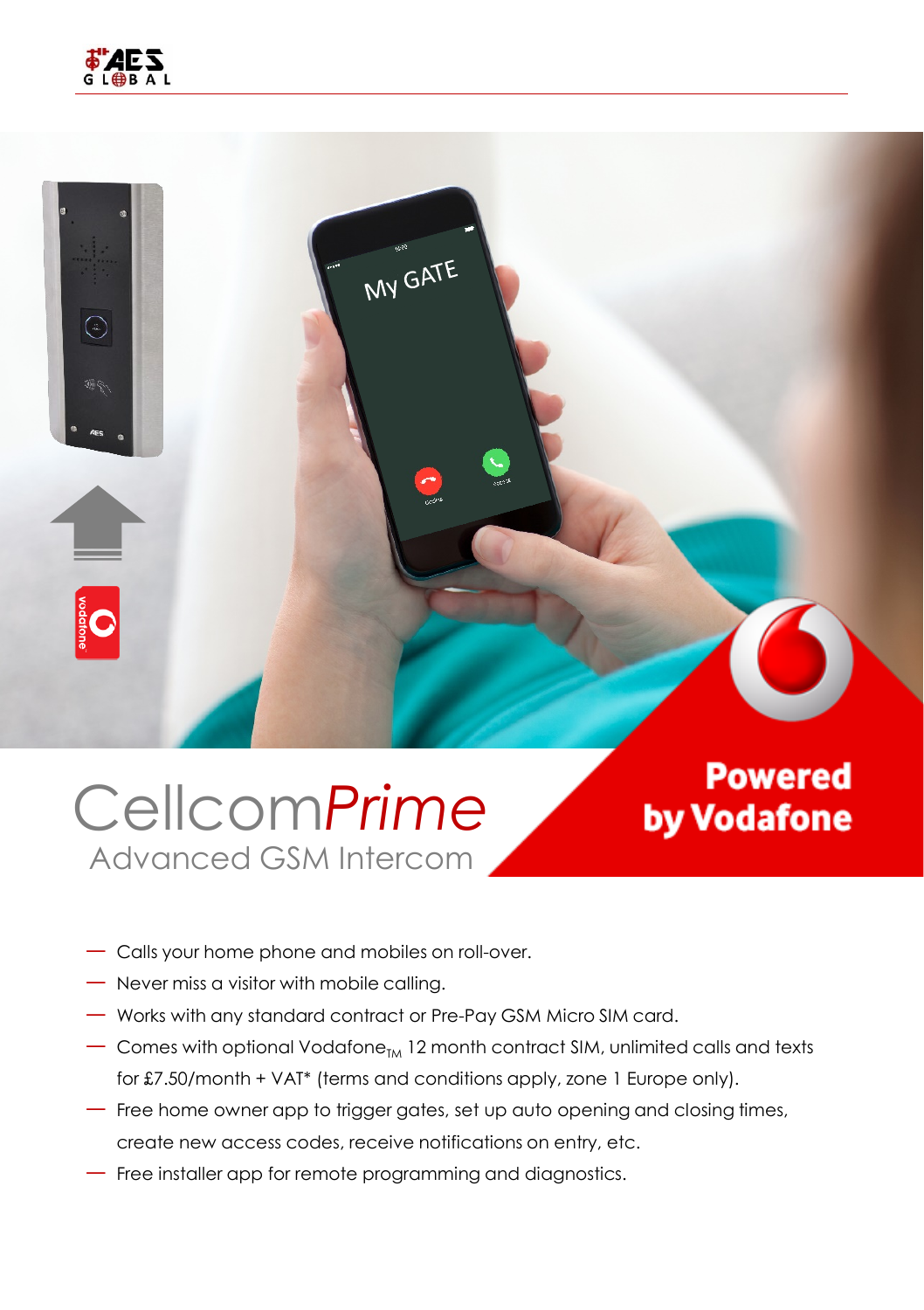

# **Cellcomprime**

### No Touch GSM Intercom



| <b>Technical Details</b>                           |                                        |                          |                                                                 |
|----------------------------------------------------|----------------------------------------|--------------------------|-----------------------------------------------------------------|
| <b>Dial Out Numbers</b>                            | $\overline{4}$                         | <b>Relays</b>            | $\mathfrak{D}$                                                  |
| <b>Permanent Codes</b>                             | 200                                    | <b>Relay Type</b>        | N/C and N/O                                                     |
| <b>Time Restricted</b><br>Codes                    | 20                                     | <b>Relay Load</b>        | 2 amps 24v ac max                                               |
| <b>Temporary Codes</b>                             | 30                                     | <b>Power Consumption</b> | 300mA on dial out, 2amp<br>peak demand                          |
| <b>Automatic Trigger</b><br>Events per Week        | 40                                     | <b>Modem Models</b>      | 2G quad band, 3G EU, 3G<br>USA, 4G Europe, 4G USA,<br>4G AUS/NZ |
| <b>Caller ID Numbers</b>                           | 100                                    | Tag/Card Type            | 125kHz fixed digit code<br>card, passive type                   |
| <b>Time Restricted Caller</b><br><b>ID Numbers</b> | 20                                     | <b>Tag/Card Quantity</b> | 200 permanent, 20 time<br>restricted, 30 temporary<br>users     |
| <b>Power Supply</b>                                | 12-24v dc (24v dc adaptor<br>included) |                          |                                                                 |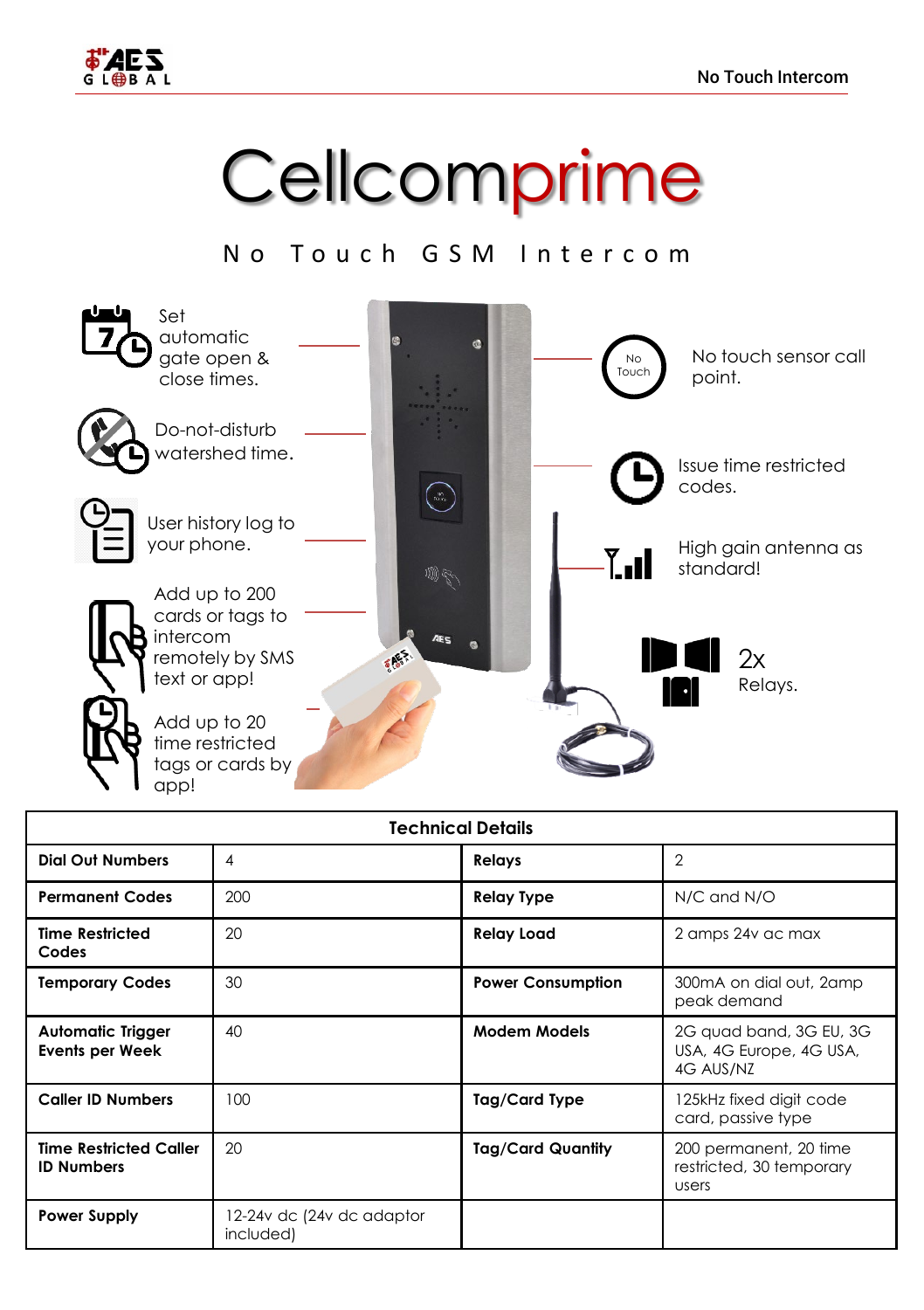

| <b>lTime Restricted Codes</b>                       | 20  | <b>Relay Load</b>        | 2 amps, 24y ac max                                           |
|-----------------------------------------------------|-----|--------------------------|--------------------------------------------------------------|
| <b>Temporary Codes</b>                              | 30  | <b>Power Consumption</b> | 300mA on dial out, 2amp peak<br>demand                       |
| Automatic Trigger Events<br> per Week               | 40  | <b>Modem Models</b>      | 2G quad band, 3G EU, 3G USA,<br>4G Europe, 4G USA, 4G AUS/NZ |
| l Caller ID Numbers                                 | 100 |                          |                                                              |
| <b>lTime Restricted Caller ID</b><br><b>Numbers</b> | 20  | <b>Power Supply</b>      | 12-24v dc (24v dc adaptor<br>included)                       |